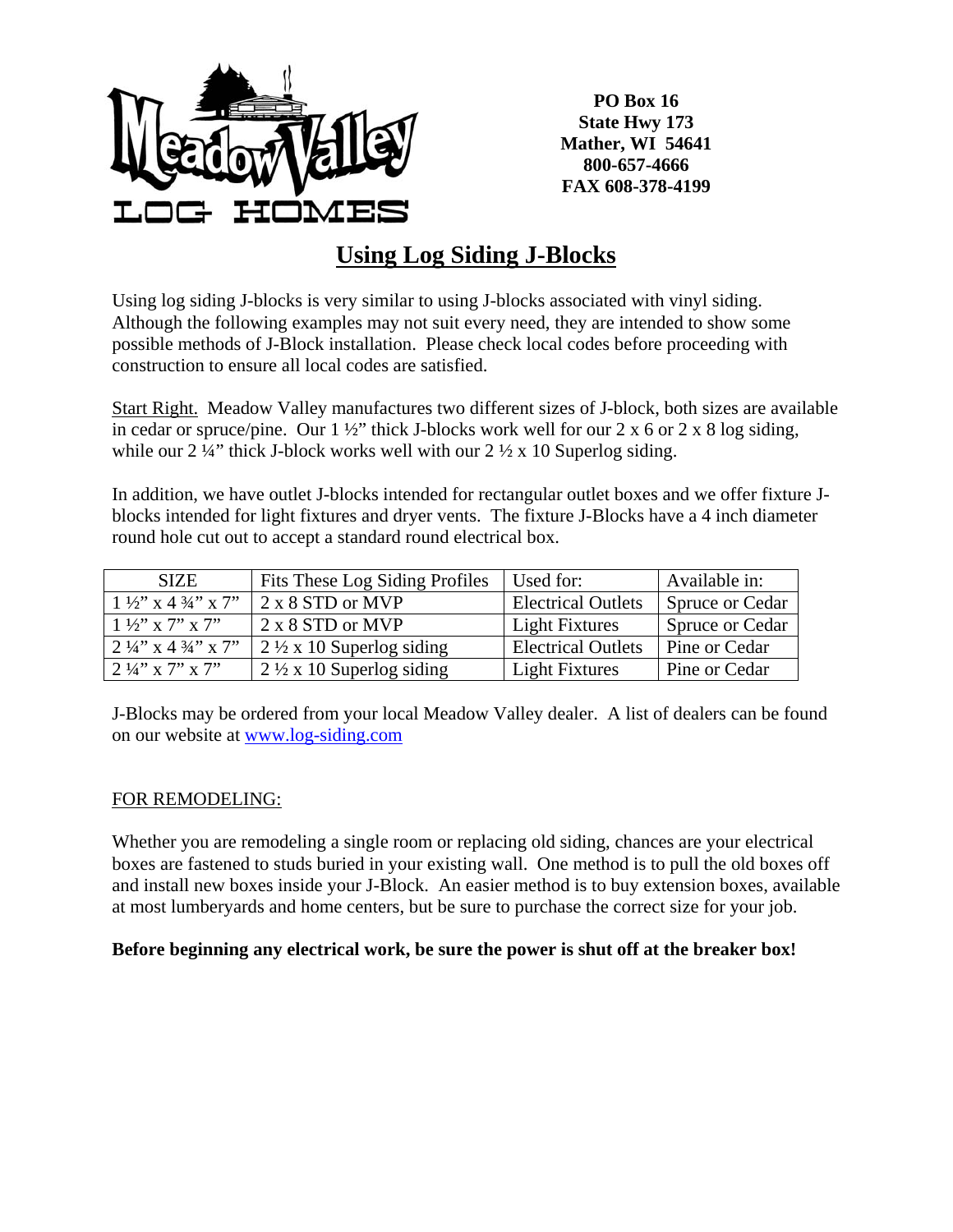

1. 2.

 1. Begin by removing the outlet cover plate. After turning the power off, and testing to make sure there is no power to the outlet, remove the two screws holding the outlet in place to the electrical box. 2. Pull the outlet out of the electrical box and slip the extension box off the outlet.



- -
- 
- 3. 4. 5.
	- 3. Screw the extension block onto your existing receptacle in the wall using two fine threaded electrical screws. (NOTE: These often do not come with the extension block you purchase.)
	- 4. Then pre-drill your log siding J-Block and screw two sheetrock screws through the J-Block into the wall stud behind the sheet rock.. Be careful to avoid any electrical wire behind the wall! By angling these screws through the side of the J-Block, there is a good chance they will be covered when the log siding is notched around the J-Block.
	- 5. Cut or notch your log siding to fit around your log siding J-Block. For exterior applications a bead of caulk is recommended around the seam between the J-Block and your log siding.

## FOR NEW CONSTRUCTION:

In new construction there are more options for mounting J-Blocks. **Please check all local codes** as methods shown here may not meet your local building codes. In some cases you may wish to mount the electrical box first and then mount the J-Block later. In other cases mounting the J-Block first is the best option followed by installing the electrical box. In either case, make sure you purchase electrical boxes without nails already attached to the box, or they will not fit into the pre-cut opening of your J-Blocks.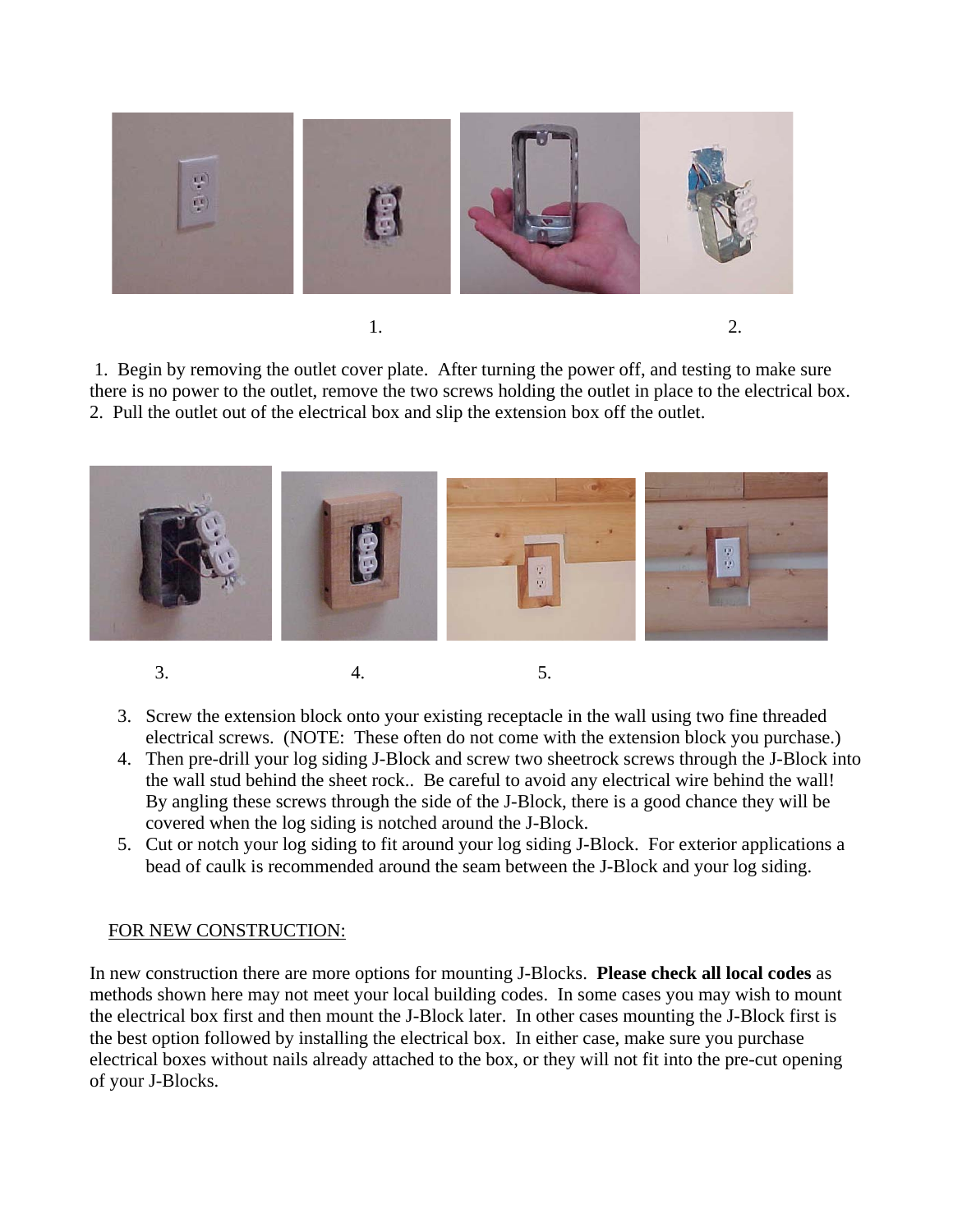

- 1. An electrical box (plastic or metal) without nail flanges will fit perfectly into our log siding J-Blocks. Shallow boxes may work better for your particular application, instead of the standard size shown.
- 2. Mark the location of your studs and run your electrical wire out in the location you wish to mount the box. Although sheet rock is shown, this same procedure works for OSB or plywood sheeting, which would be common for siding the exterior of your home.
- 3. Pull the electrical wire through the box and mount the electrical box securely to the stud.
- 4. Slide the J-Block over the electrical box and toenail two screws to the stud. You are now ready to wire and install the outlet, and install the outlet cover.





1-A. 2 – A.

1 – A. Another method for installing J-Blocks is to mount the electrical box directly to the stud. The electrical box needs to stick out away from the stud the same thickness as your log siding J-Block. For example, if you are using our 2 x 8 J-Block, the electrical box needs to stick out 1 ½"beyond the face of the stud since the 2 x 8 J-Block is 1 ½" thick. (You may want to consider using shallow electrical boxes and mounting them directly on the face of the stud, instead of on the side as shown here.) 2 – A. Slide the J-Block over the electrical box and secure to the stud using two screws.